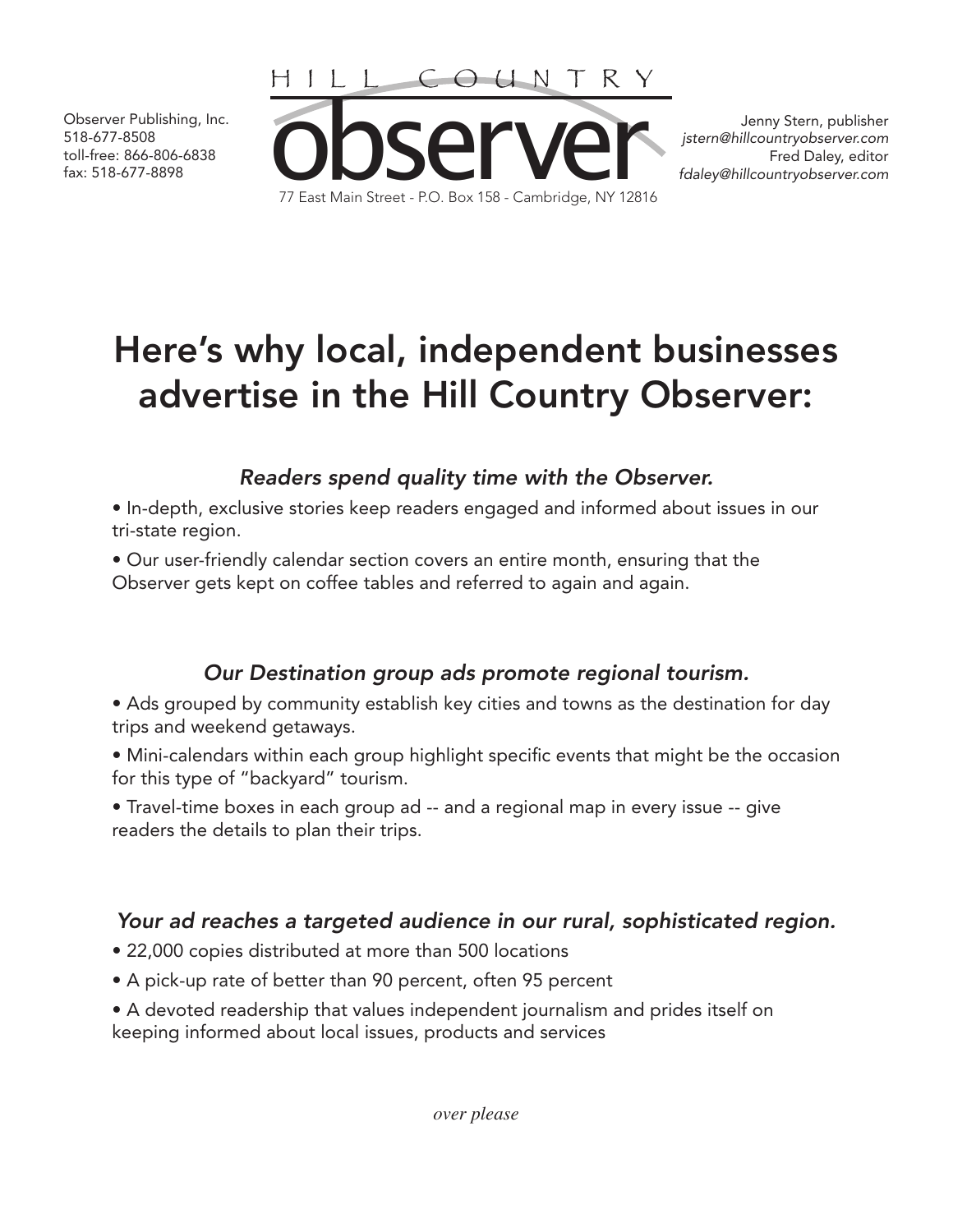# Circulation Area of the *Hill Country Observer*

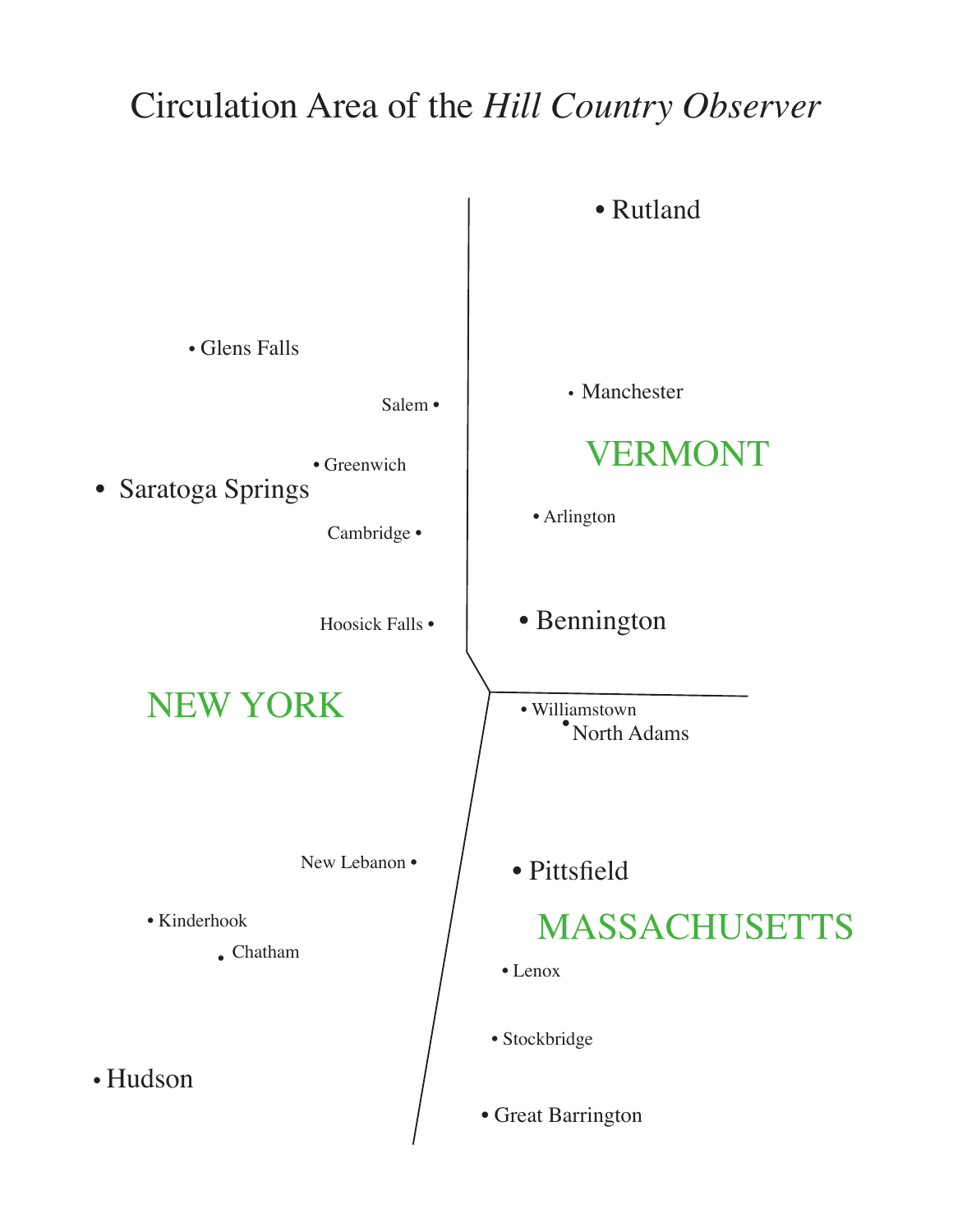## *Hill Country Observer* FEBRUARY 2016 DISTRIBUTION INFORMATION

#### EASTERN NEW YORK

| <b>COLUMBIA</b>     | Copies      | Number of      |
|---------------------|-------------|----------------|
| COUNTY, N.Y.        | distributed | locations      |
| Ancram              | 60          | 3              |
| Austerlitz          | 150         | $\overline{c}$ |
| Canaan              | 6           | 1              |
| Chatham             | 400         | 14             |
| Copake              | 160         | 5              |
| Copake Falls        | 50          | 3              |
| <b>East Chatham</b> | 45          | 3              |
| Harlemville         | 50          | 1              |
| Hillsdale           | 140         | $\overline{4}$ |
| Hudson              | 1071        | 32             |
| Kinderhook          | 231         | 9              |
| Martindale          | 125         | $\overline{c}$ |
| New Lebanon         | 336         | 7              |
| Old Chatham         | 30          | 1              |
| Spencertown         | 25          | 1              |
| Valatie             | 121         | 4              |
|                     |             |                |
| <b>TOTAL</b>        | 3000        | 92             |

Columbia County

| <b>RENSSELAER</b><br>COUNTY, N.Y.        | Copies<br>distributed | Number of<br>locations |
|------------------------------------------|-----------------------|------------------------|
| Averill Park                             | 80                    | 2                      |
| Cropseyville                             | 105                   | 2                      |
| Eagle Bridge                             | 30                    | 1                      |
| Grafton                                  | 35                    | 1                      |
| <b>Hoosick Falls</b>                     | 95                    | 3                      |
| North Hoosick                            | 150                   | 2                      |
| Petersburgh                              | 15                    | 1                      |
| Poestenkill                              | 20                    | 1                      |
| Stephentown                              | 105                   | 3                      |
| Troy                                     | 130                   | 8                      |
|                                          |                       |                        |
| <b>TOTAL</b><br><b>Rensselaer County</b> | 765                   | 24                     |

| <b>SARATOGA</b><br>COUNTY, N.Y. | Copies<br>distributed | Number of<br>locations |
|---------------------------------|-----------------------|------------------------|
| <b>Ballston Spa</b>             | 241                   | 8                      |
| Mechanicville                   | 85                    | 3                      |
| Moreau                          | 70                    | $\mathfrak{D}$         |
| Saratoga Springs                | 1720                  | 37                     |
| Schuylerville                   | 275                   | 8                      |
| Stillwater                      | 50                    | 2                      |
| Wilton                          | 425                   | 4                      |
|                                 |                       |                        |
| TOTAL.                          | 2866                  |                        |

Saratoga County

| <b>WARREN</b><br>COUNTY, N.Y.        | Copies<br>distributed | Number of<br>locations |
|--------------------------------------|-----------------------|------------------------|
| Glens Falls                          | 894                   | 18                     |
| Queensbury                           | 361                   | 10                     |
| <b>TOTAL</b><br><b>Warren County</b> | 1255                  | 28                     |

| <b>WASHINGTON</b><br>COUNTY, N.Y. | Copies<br>distributed | Number of<br>locations |
|-----------------------------------|-----------------------|------------------------|
| Argyle                            | 125                   | 3                      |
| Cambridge                         | 1067                  | 15                     |
| Cossayuna                         | 25                    | 1                      |
| Easton                            | 45                    | 4                      |
| Fort Edward                       | 291                   | 8                      |
| Granville                         | 1060                  | 10                     |
| Greenwich                         | 720                   | 13                     |
| Hudson Falls                      | 335                   | 5                      |
| Salem                             | 215                   | 15                     |
| Shushan                           | 105                   | 2                      |
| West Hebron                       | 55                    | 1                      |
| Whitehall                         | 205                   | 5                      |
| TOTAL                             | 4248                  | 82                     |

Washington County

*(over, please)*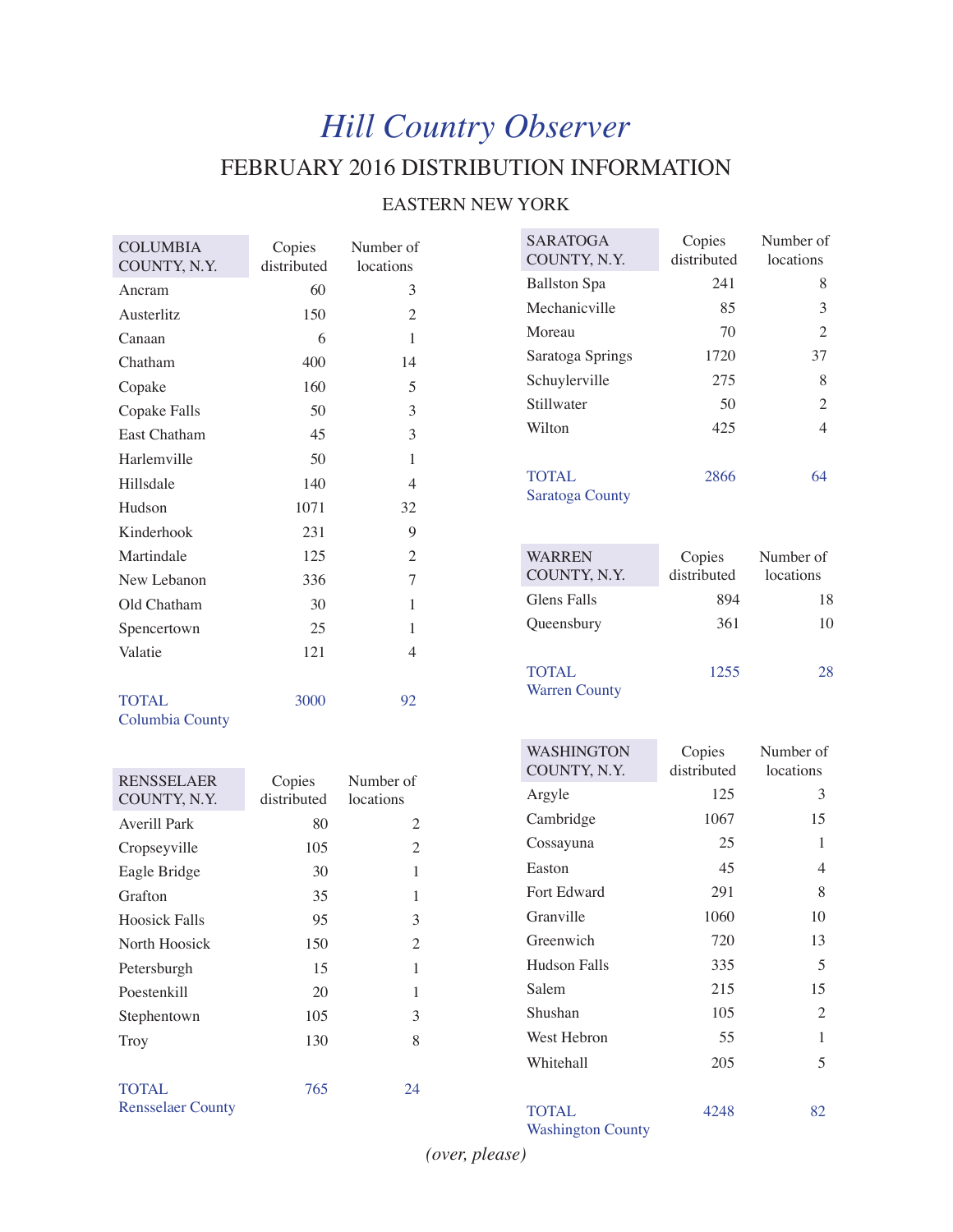#### WESTERN NEW ENGLAND

| <b>BERKSHIRE</b>        | Copies<br>distributed | Number of      |
|-------------------------|-----------------------|----------------|
| COUNTY, MASS.           |                       | locations      |
| Adams                   | 160                   | 3              |
| <b>Great Barrington</b> | 770                   | 16             |
| Housatonic              | 62                    | 3              |
| Lanesborough            | 20                    | $\overline{c}$ |
| Lee.                    | 260                   | 8              |
| Lenox                   | 193                   | 8              |
| North Adams             | 495                   | 14             |
| North Egremont          | 20                    | 1              |
| Pittsfield              | 745                   | 17             |
| Stockbridge             | 210                   | 5              |
| West Stockbridge        | 55                    | $\mathfrak{D}$ |
| Williamstown            | 1110                  | 19             |
|                         |                       |                |
| TOTAL                   | 4100                  | 98             |

Berkshire County

| <b>BENNINGTON</b><br>COUNTY, VT.         | Copies<br>distributed | Number of<br>locations |
|------------------------------------------|-----------------------|------------------------|
| Arlington                                | 40                    | 3                      |
| Bennington                               | 1311                  | 35                     |
| Dorset                                   | 145                   | 5                      |
| <b>East Dorset</b>                       | 20                    | 2                      |
| Manchester                               | 1579                  | 24                     |
| North Bennington                         | 155                   | 7                      |
| Pownal                                   | 175                   |                        |
| West Arlington                           | 25                    | 1                      |
| <b>TOTAL</b><br><b>Bennington County</b> | 3450                  | 84                     |

| <b>RUTLAND</b><br>COUNTY, VT. | Copies<br>distributed | Number of<br>locations |
|-------------------------------|-----------------------|------------------------|
| Bomoseen                      | 135                   | 3                      |
| Castleton                     | 125                   | 4                      |
| Danby                         | 20                    | 2                      |
| <b>East Poultney</b>          | 25                    | $\mathbf{1}$           |
| Fair Haven                    | 70                    | 2                      |
| Killington                    | 100                   | 4                      |
| Mendon                        | 110                   | 5                      |
| Pawlet                        | 120                   | 3                      |
| Pittsford                     | 60                    | 5                      |
| Poultney                      | 112                   | 7                      |
| Rutland                       | 503                   | 17                     |
| Wallingford                   | 22                    | 2                      |
| Wells                         | 50                    | 1                      |
| West Rutland                  | 30                    | 1                      |
| <b>TOTAL</b>                  | 1490                  | 57                     |

Rutland County

| <b>GRAND</b>                | Copies      | Number of |
|-----------------------------|-------------|-----------|
| <b>TOTAL</b>                | distributed | locations |
| New York and<br>New England | 21174       | 529       |

plus 826 copies for subscriptions, advertiser packets & office use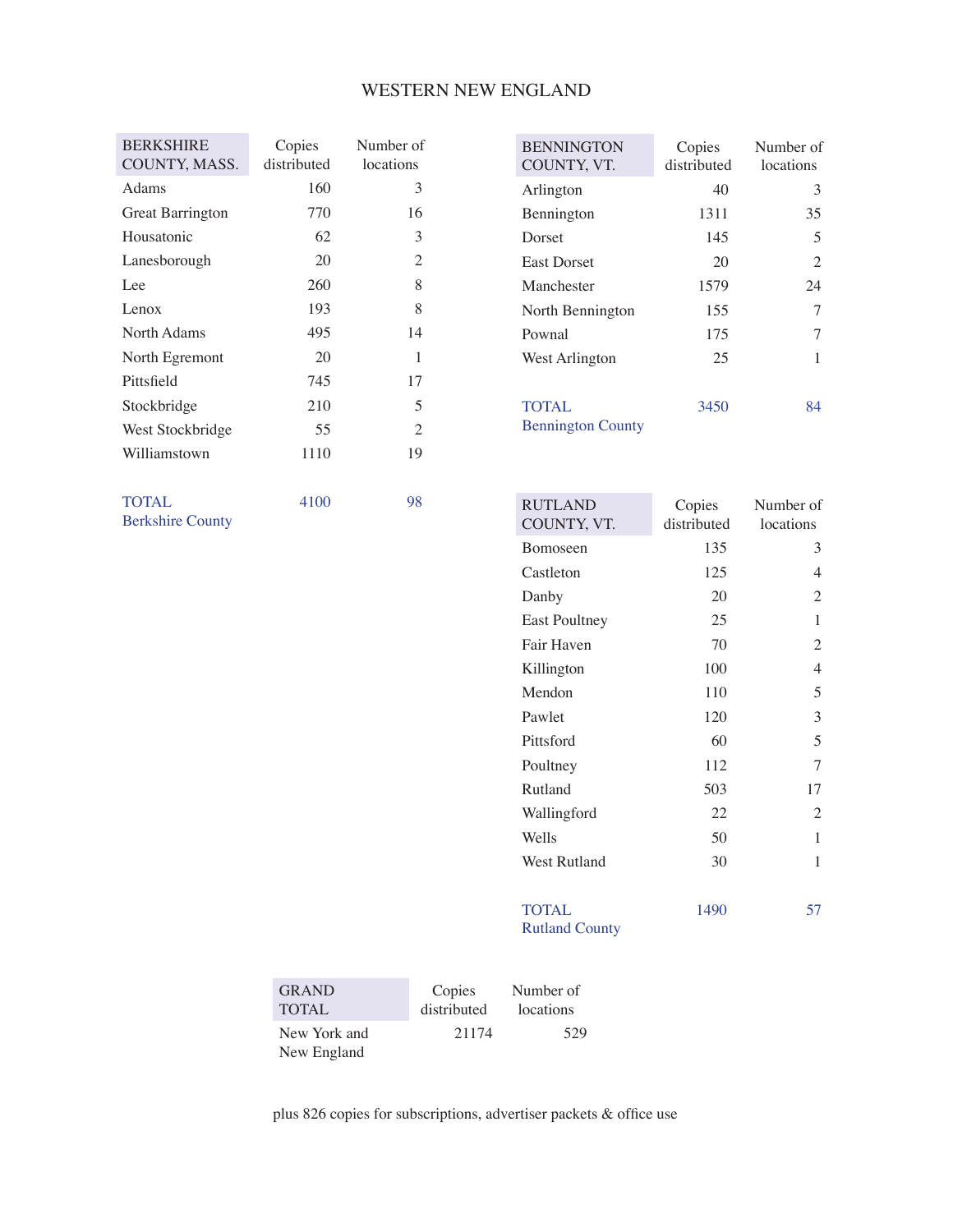# 500 Ways to Observe

Pick up your copy of the Observer at these independent businesses and cultural institutions

#### **BERKSHIRE COUNTY, MASS.**

ADAMS Berkshire Visitors Bureau Daily Grind Val's Variety

GREAT BARRINGTON Aegean Breeze Barrington Brewery and Restaurant Berkshire Community College South County Extension Berkshire Co-op Market Berkshire South Regional Community Center Cleanallover Laundromat Fuel Guido's Fresh Marketplace Mason Library Plaza Package Riverbend Cafe Rubiner's Simon's Rock College (Daniel Arts Center) SoCo Creamery, Railroad Street

**HOUSATONIC** Aberdale's Guthrie Center Housie Market Cafe Taft Farms

LANESBOROUGH Newton Memorial Town Hall

#### LEE

Athena's Pizza Cakewalk Lee Coin-Op Laundromat Lee Library Panda Garden Red Apple Chinese Restaurant Starving Artist Cafe Vivaldi's Pizzeria

#### **LENOX**

Arcadian Shop -- Trailside Café Chocolate Springs Cafe Jae's Asian Bistro Kimball Farms Lifecare Lenox Library Lenox Natural Foods Loeb's Foodtown

NORTH ADAMS Brew Haha China Buffet Corner Market Freight Yard Pub Goodwill thrift store Massachusetts College of Liberal Arts (library) Mass MoCA Mount Williams Greenhouse North Adams Public Library Stop & Shop Supreme Pizza Thrifty Bundle laundry Village Pizza Western Gateway Heritage State Park

PITTSFIELD Ben & Jerry's Berkshire Athenaeum Berkshire Community College Berkshire General Store Berkshire Immigrant Center Daddy-O's Diner Dottie's Coffee Lounge Golden Phoenix Guido's Fresh Marketplace Lichtenstein Center for the Arts Marketplace Cafe Otto's Deli Patrick's Pub Pittsfield Health Food Center Whitney Center for the Arts

**STOCKBRIDGE** Elm Street Market IS183 Art School of the Berkshires Main Street Cafe/So Co Creamery Red Lion Inn Stockbridge Coffee

WEST STOCKBRIDGE Queensborough Package Store

WILLIAMSTOWN 1896 House Inn Chef's Hat **Chopsticks** Coyote Flaco Cozy Corner Restaurant Cricket Creek Farm **Desperados** Hobson's Choice Images Cinema Milne Library Pappa Charlie's Deli and Juice/Tea Bar Pelty's Pizza Store at Five Corners

Sweetwood Continuing Care **Community** Tunnel City Coffee/Chamber of **Commerce** Water Street Grill Wild Oats Williams College (Paresky Center) Willliams Inn

#### **COLUMBIA COUNTY, N.Y.**

ANCRAM Ancram Ameristore The Farmer's Wife Herondale Farm

**AUSTERLITZ** Mobil Food Mart, Rigor Hill Road O's Eatery

CANAAN Corner Deli

CHATHAM Bimi Cheese Shop Charron's Chatham Bookstore Chatham Brewing Chatham Chinese Restaurant Chatham Liquors Chatham Real Food Market Chatham Tavern First Niagara Bank Main Street Grainery Marisa's Bagel Cafe Peint-o-Gwrw Ralph's Pretty Good Cafe Video Visions Xtra Mart, Route 295 @ Taconic Pky Vantage Point Realty

COPAKE Church Street Deli & Pizzeria Copake Liquor Store Dad's Copake Diner Front Porch Store

COPAKE FALLS Bash Bish Bicycle Depot Deli Taconic Wayside Inn

EAST CHATHAM Classic Country East Chatham Wine & Spirits

HARLEMVILLE Hawthorne Valley Farm Store HILLSDALE Four Brothers Pizza IGA Hillsdale Supermarket O's Hillsdale Country Diner Roeliff Jansen Community Library

HUDSON Amtrak station Bagel Tyme The Barlow Cafe Le Perche Casa Urbana The Cascades Chinatown Columbia-Greene Community College Columbia Memorial Hospital Country Squire Bed & Breakfast de Marchin Grazin' Diner Half Moon Hudson Area Library Hudson City Bed & Breakfast Hudson Wine Merchants LaBella Pizza Mexican Radio Nolita Bakery Cafe Park Falafel & Pizza Plaza Diner The Rev St. Charles Hotel Scali's Pizza & Pasta Spotty Dog Books & Ale Stair Galleries Tanzy's Afternoon Tea Time & Space Limited Vico Restaurant West Indies Natural Foods White Rice

**KINDERHOOK** Bagel Tyme The Berry Farm Cornerstone Fellowship Church Dyad Wine Bar Farmania Bar Kinderhook Memorial Library Kinderhook Wine & Spirits King's Wok Chinese Restaurant LaBella's Brick Oven Pizzeria & Cafe Samascott's Garden Market

MARTINDALE Chief Martindale Diner Xtra Mart, Route 23

*over please*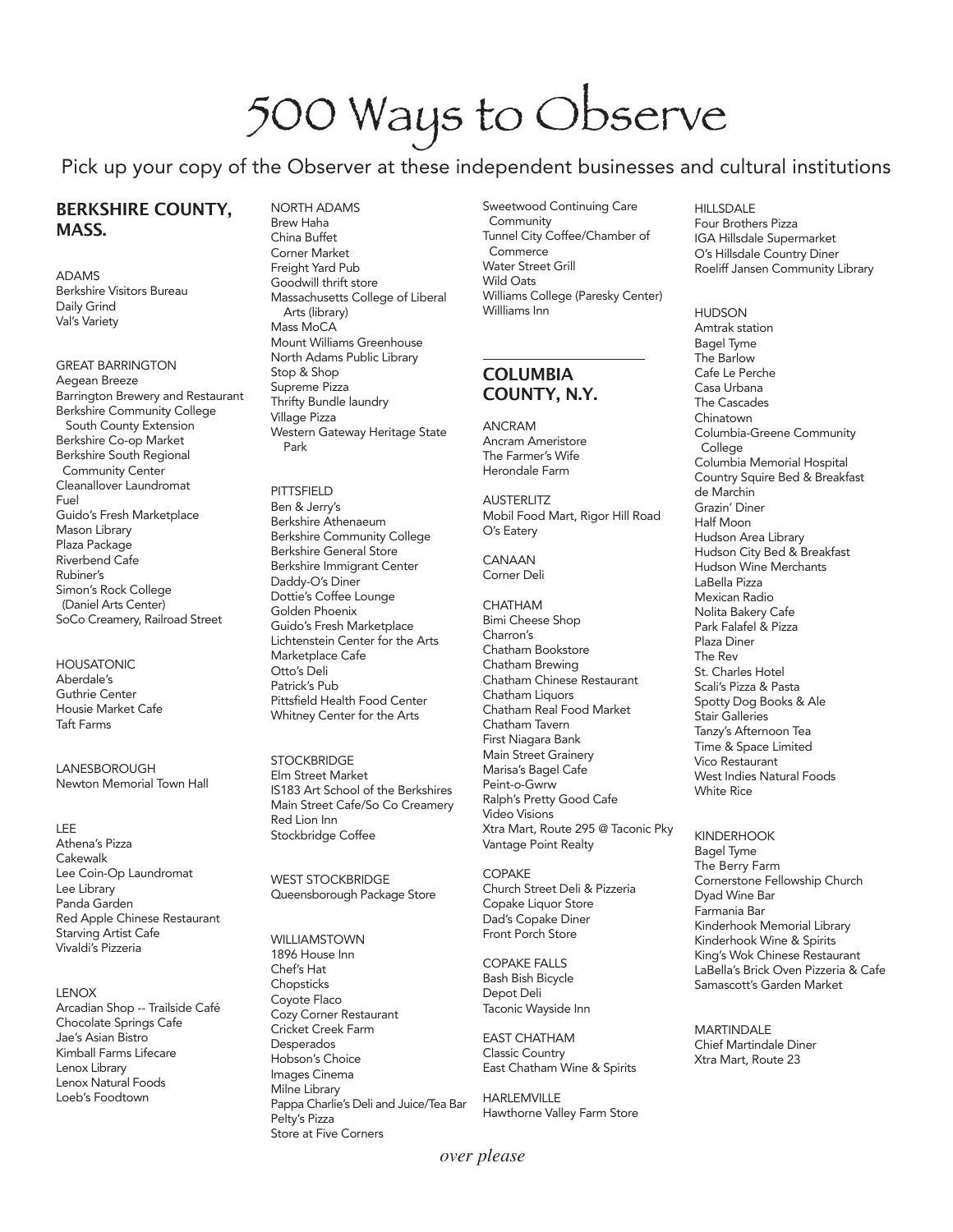NEW LEBANON Blueberry Hill Market & Cafe Bucky's Bagels China City Country Squire Supply E-Z Mart Hilltown Country Smokehouse Jimmy D's Mario's Restaurant New Lebanon public library

OLD CHATHAM Old Chatham Country Store

SPENCERTOWN Spencertown General Store

VALATIE Benina's Restaurant The Main Street Cafe Mario's True Value Home Center Our Time

#### **RENSSELAER COUNTY, N.Y.**

AVERILL PARK Pie Squared Young's Pharmacy & General Store

BERLIN Hewitt's Market

**CROPSEYVILLE** Brunswick Barbecue & Ribs Giuseppe's Route 2 Sunoco

EAGLE BRIDGE Eagle Bridge Antiques

GRAFTON Grafton's Town Store

Falls Diner Tops Friendly Market Thorpe's Pharmacy HOOSICK FALLS

NORTH HOOSICK Brown's Brewing Jean's Place

PETERSBURGH Papa's Pizzeria Petersburgh Public Library

POESTENKILL Farm to Market Country Store

STEPHENTOWN Gardner's Ice Cream & Coffee Shoppe Pizza Plus Sykes General Store

**TROY** Arts Center of the Capital Region Daily Grind Kathleen's Fiber Arts Market Block Books Psychedelicatessen Rensselaer Polytechnic Institute student union Spill the Beans Coffee Shop Troy Waterfront Farmers Market (seasonal)

#### **SARATOGA COUNTY, N.Y.**

**BALLSTON SPA** Coffee Planet Curtis Lumber Daisy Dry Goods Front Street Deli Iron Roost Sunset Cafe Village Barber Wild Thyme Whole Foods

MECHANICVILLE Mechanicville Public Library Sub King

MOREAU/SOUTH GLENS FALLS Adirondack Natural Foods Adirondack Quilts Common Roots Brewery Rock Hill Bakehouse

SARATOGA SPRINGS Amtrak station Children's Museum at Saratoga City Hall D'Andrea's Pizza Embury Apartments -- East and West towers Esperanto For Earth's Sake Fortunate Cup Tea & Coffee Four Seasons Cafe Four Seasons Natural Foods The Grove Hibachi The Kettle Lyrical Ballad Monroe Brake Mrs. London's Northshire Bookstore **Ravenous** Raymond Watkins Apartments Roma Saratoga County Arts Council Saratoga Coffee Traders Saratoga Juice Bar Saratoga Springs Public Library Saratoga Springs Visitors Center Senior Citizens Center Shirley's Restaurant Skidmore College (Case Center and Arthur Zankel Music Center) Soave Faire Spring Street Market Stonequist Apartments

Sushi Thai Garden Uncommon Grounds Woodlawn Commons

**SCHUYLERVILLE** Byron's Market Joy Wok Mac's Diner Olde Saratoga Home & Garden Over the Moon Cafe & Bakery Saratoga Apple Sweeney's

**STILLWATER** Pat's Subs Stillwater Free Library

**WILTON** Childs Automotive Freihofer's Bakery outlet Healthy Living Market Saratoga Health & Wellness

#### **WARREN COUNTY, N.Y.**

GLENS FALLS Apex Solar Chapman Historical Museum City Hall Crandall Public Library Davidson Brothers restaurant East End Eatery East Side Center Fountain Square Outfitters Glens Falls Co-op Hannaford, Broad Street store LARAC Lapham Place Gallery New Way Lunch North Country Family Care The Pines Rehabilitation Center Pure-N-Simple Natural Foods Rock Hill Bakehouse Cafe Samantha's Cafe & Catering The Shirt Factory Spot Coffee Steve's Place Stichman Towers Suds Laundry, Bay Street Union Square Building Charles R. Wood Theater

#### **OUFFNSBURY**

9 Dragons Chinese restaurant Amore Pizza & Subs Angelina's Pizzeria Adirondack Community College **Chopsticks** Cool Beans (Quaker Road) Davidson Brothers Brewing Gamble's Bakery & Eatery Hewitt's Garden Center Glenwood Manor Antiques St. Andrews Ace Hardware Sutton's Marketplace

#### **WASHINGTON COUNTY, N.Y**.

ARGYLE Argyle Laundromat Auction Barn restaurant Locust Grove Smokehouse The Stovery

CAMBRIDGE Battenkill Books Black Dog Wine & Spirits Cambridge Food Co-op Cambridge Library Cambridge Village Market China King Clark's Pizzeria Country Gals Cafe Hoosick Tire Over the Moon Beads Roundhouse Bakery Cafe Silvano's Stannard farmstand (seasonal) Village Store

COSSAYUNA Lakeside Country Store

EASTON Burton Hall Country Power Products Easton Library Ice Cream Man

FORT EDWARD Broadway Coin-Op Laundry Broadway Family Diner & Bakery Fort Edward Free Library New China Seeley's Diner Washington County Municipal **Center** Ye Old Fort Diner

**GRANVILLE** Chapman's General Store Edwards Liquor Edwards Market Hicks Orchard (seasonal) Ma & Pa's Place No. 1 Chinese Restaurant Pember Library Pine Grove Diner Price Chopper Slate Valley Museum

**GREENWICH** Battenkill YMCA Greenwich Free Library Greenwich House of Pizza Greenwich Village Cafe & Bakery Hannaford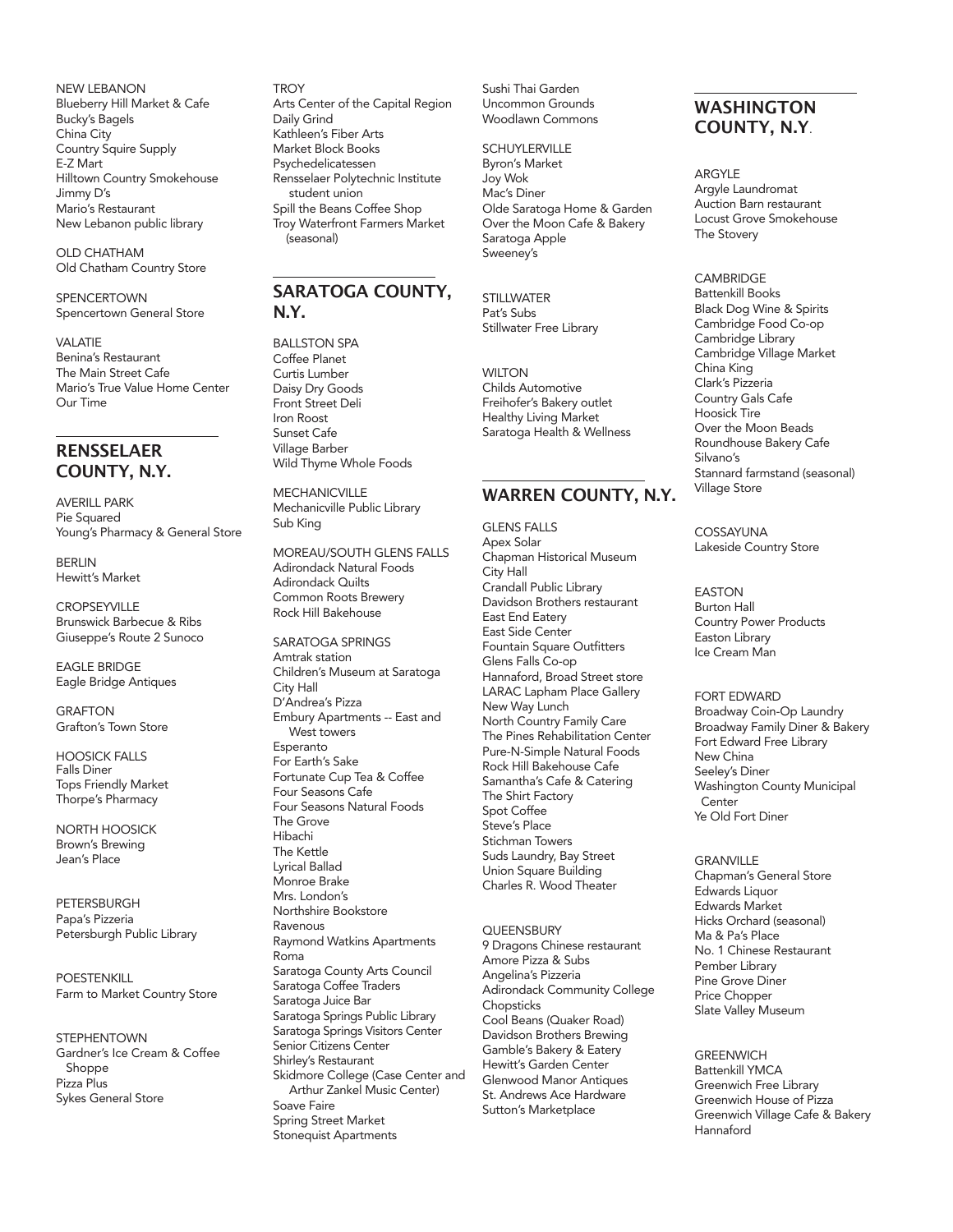Helping Hands Lynn's Country Cafe Panda Penny Wise Shoppe Sweet Beet Bistro Thurway Beverage Washington Square Deli Whipple City Family Chiropractic Witches' Wash

HUDSON FALLS Hudson Falls Public Library Lewis Super Market Main Moon Main Street Launderette Phat Chicks' Corner Cafe

#### SAI FM A&J Enterprises Battenkill Valley Creamery Borador Animal Hospital Courthouse Community Center **Gardenworks** Jacko's Corner Main Street Diner North Main Gallery Proudfit Hall (library) Round Bale Salem Family Health Center Salem Hardware & Supply Co. Sheldon's (seasonal) Steininger's Chocolates & Cafe

SHUSHAN Burger Den Yushak's

WEST HEBRON Bedlam Corners Store

**WHITEHALL** Carol's Collectibles Fort Anne Antiques Green Mountain Market Putorti's Market Rathbun's Maple Sugar House

#### **BENNINGTON COUNTY, VT.**

ARLINGTON Arlington Inn Martha Canfield Free Library BENNINGTON Apple Barn (seasonal) Bagels Pizza N' Whatnosh Bennington Bookshop Bennington Center for the Arts Bennington College Bennington Free Library Bennington Museum Bennington Pizza Bennington Station Restaurant Bennington Welcome Center Beverage Den Brown Cow Cafe Camelot Village Chamber of Commerce Visitors Center Community College of Vermont Crazy Russian Girl bakery Henry's Market Jay's Art Shop Lil' Britain Lucky Dragon Madison Brewing Co. Market Wagon Now & Then Books Papa Pete's Ramunto's Pizza South Street Cafe Southern Vermont College Southwestern Vermont Medical Center Spice 'N Nice Sunnyside Diner Tractor Supply Two Brews Cafe Vermont Confectionery Vermont Veterans Home

DORSET Barrows House Dorset Inn Dorset Union Store Hasgas General Store H.N. Williams Store

EAST DORSET East Dorset General Store Wilson House

MANCHESTER Bob's Diner Christo's Restaurant Dutton Farm Stand Equinox Resort The Inn at Manchester Manchester & The Mountains Chamber of Commerce Manchester Community Library Manchester Laundromat Mother Myricks Mountain Goat Mrs. Murphy's Donut Shop Nature's Market New Morning Natural Foods Northshire Bookstore Orvis Outlet Palmer House Perfect Wife Tavern

Price Chopper Second Rising Bakery & Cafe Shaw's supermarket Southern Vermont Arts Center Zippy Chicks

NORTH BENNINGTON Eddington House Inn Kevin's Sports Pub Left Bank Gallery Marigold Pizza North Bennington Variety Pangaea Lounge Powers Market

POWNAL Hillside House Next Door Beer & Wine Pownal View Barn Takoda's Discount Variety Village Market and Video Winchester's

**SHAFTSBURY** Clear Brook Farm (seasonal)

WEST ARLINGTON Wayside Country Store

WEST RUPERT Sherman's General Store

#### **RUTLAND COUNTY, VT.**

**BOMOSEEN** Prunier's Market Sunrise Family Restaurant

#### CASTI FTON

Amtrak station Birdseye Diner Castleton Village Store Castleton Pizza Castleton State College (student center)

DANBY Mount Tabor General Store Nichols Store

EAST POULTNEY East Poultney General Store

FAIR HAVEN The Cleaning Center KILLINGTON Cortina Inn Killington Deli & Marketplace Killington Market Phat Italian Deli The Woods Spa

**MENDON** Bridges Country Store Mendon Mountain Orchard Sugar & Spice Restaurant Vermont Inn

PAWI FT The Barn Pawlet Public Library Sheldon's General Store

**PITTSFORD** Champlain Farms J-R's Eatery Kamuda's Country Market Keith's Country Store & Deli Mobil station (Routes 7 & 3)

**POULTNEY** Green Mountain College Hermit Hill Books Mad Hatter Cafe Perry's Main Street Eatery Stone Valley Community Market

RUTLAND Ben & Jerry's Coffee Exchange Cafe Ernie's Sandwich Shop Gill's Delicatessen JIA Indian Restaurant Johnny Boys Pancake House New Shanghai Restaurant Noble Ace Hardware Olivia's Market Phoenix Bookstore Rutland Country Store Rutland Free Library Rutland Natural Food Market Rutland Restaurant The Sandwich Shoppe Seward Family Restaurant Speak Easy Cafe Terrill Street Beverage Tokyo House Restaurant Tops Friendly Market

WALLINGFORD Sal's South

**WELLS** Wells Village Store

WEST RUTLAND Mary's Cafe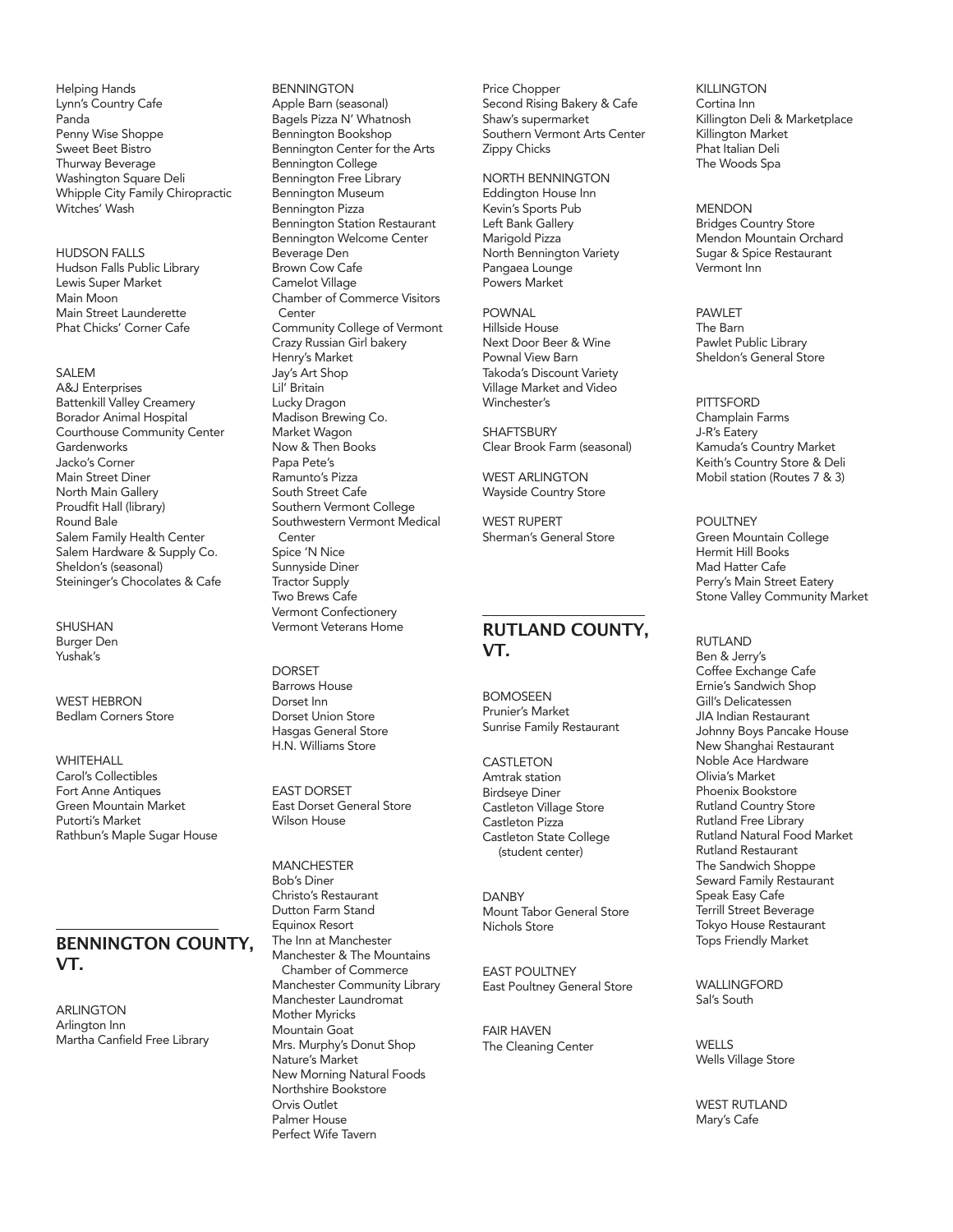|                                                | (FULL PAGE is twice as tall and costs \$792)<br>3 columns x 7½ inches<br><b>HALF PAGE</b><br>\$396 per ad |                                                                                                                                    |
|------------------------------------------------|-----------------------------------------------------------------------------------------------------------|------------------------------------------------------------------------------------------------------------------------------------|
| <b>Hill Country Observer sample larger ads</b> | (or 1 column x 11 inches)<br>2 columns x 5½ inches<br><b>QUARTER PAGE</b><br>\$220 per ad                 | THE PRICES SHOWN FOR THESE LARGER ADS ARE AT THE<br>DISCOUNTED RATE OF \$20/COLUMN-INCH<br>(\$18 PER C.I. FOR HALF-PAGE OR LARGER) |
|                                                |                                                                                                           | over please                                                                                                                        |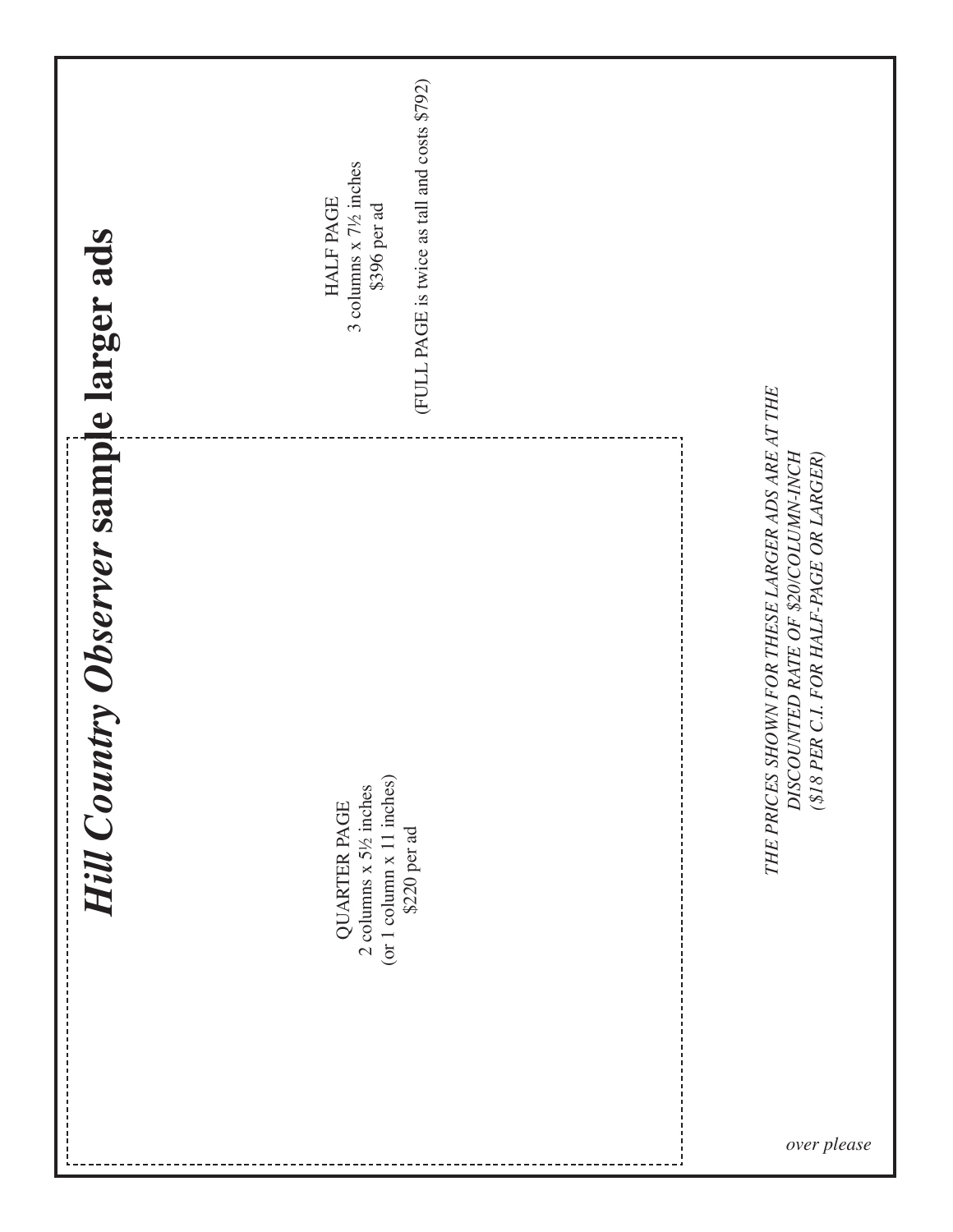# *Hill Country Observer* **sample two-column ads**

*Two columns wide is 6 1/2 inches.* 

 columns x 3 inches single issue \$180 per ad issues \$780 (\$156 per ad) issues \$1,440 (\$144 per ad)

 columns x 4 inches single issue \$220 per ad issues \$1,040 (\$208 per ad) issues \$1,920 (\$192 per ad)

*next page, please*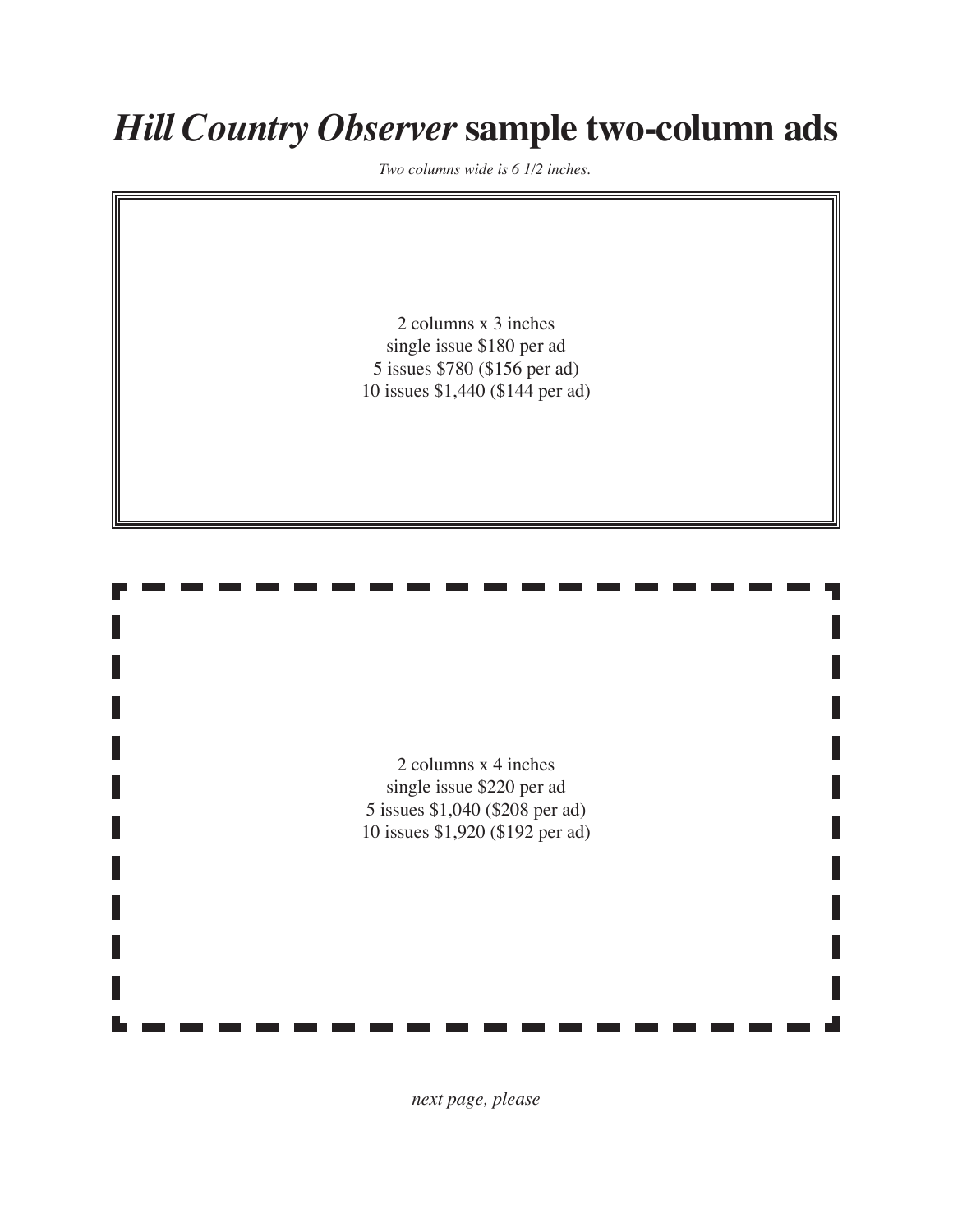## *Hill Country Observer* **sample one-column ads**